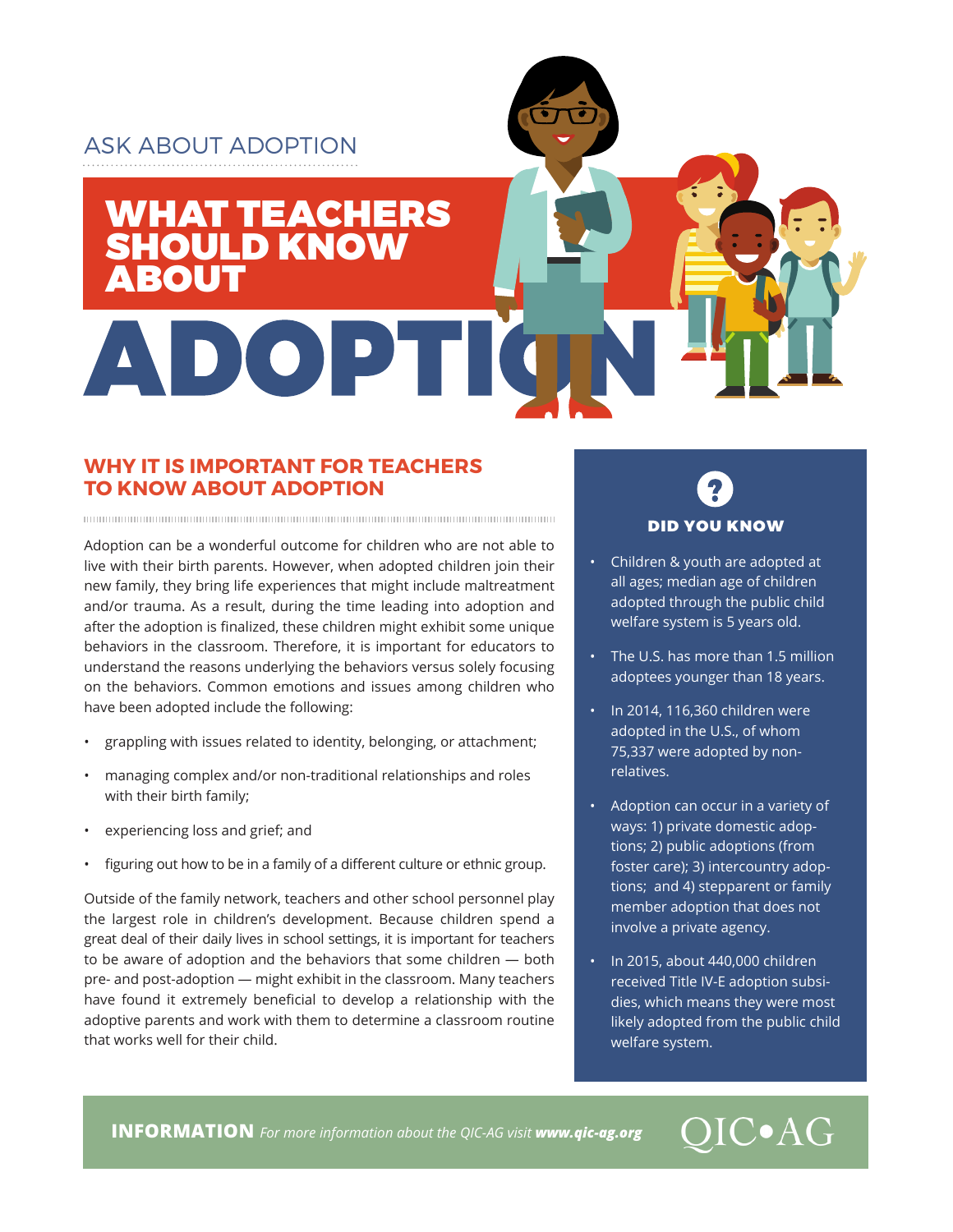## **CREATING AN ADOPTION SENSITIVE CLASSROOM**

Teachers can help create a classroom that is sensitive to adoption by viewing assignments through the eyes of a child who has been adopted. Without intention, school assignments, classroom decorations, and even the selection of information to share about a country of heritage can potentially cause stress to a child who is adopted. The list below suggests some small changes teachers can make to ensure their classroom is inclusive for families formed through adoption:



#### ASSIGNMENTS

- Be sensitive about developing assignments that require knowledge of birth history.
	- » Family trees can be a difficult, stressful activity for children who do not know the details of their birth history.
	- » Assignments that study a child's biological traits can be difficult if children do not know one or both of their birth parents.
	- » Assignments that require bringing in baby pictures can be difficult if the child does not have any pictures.



## HOLIDAYS

- Be aware that holidays can be difficult times for some children and try to tweak these celebrations to be inclusive of all children.
- » Birthdays, Mother's Day, and Father's Day might bring up a wide range of emotions in children who are not living with their birth parents.
- » Adopted children might celebrate an "adoption day" or "coming home" day that is just as important as a birthday.

» Mother's or Father's Day celebrations can be changed to Parent Day celebrations



- Recognize that, before being adopted, some children might have experienced one or more forms of trauma that will require some variation in the teaching process or accommodation in classroom routines.
	- » Be aware that isolating punishments such as time out or separation from the class might trigger a negative or unexpected response in some children.
	- » If a child exhibits a negative, unexpected response, remain calm and help to get the child regulated before discussing discipline or consequences for the behavior.
	- » Allow extra time for transitions between activities.
	- » Write out a schedule that enables the child to visually follow the schedule structure and organization.
	- » Inform the child when there is going to be a change in routine.



# ADOPTION STATUS

- Recognize that children might be sensitive about their adoption status.
	- » Maintain confidentiality: refrain from referring to a child's adoption within the classroom or in conversations with other school personnel unless the child has disclosed the information himself or herself.
	- » Intervene if classmates are making comments or asking questions about a child's family composition.
	- » Do not assume that a child of a particular nationality speaks the country's language or knows about the country's culture.

OIC.AG

**INFORMATION** *For more information about the QIC-AG visit www.qic-ag.org*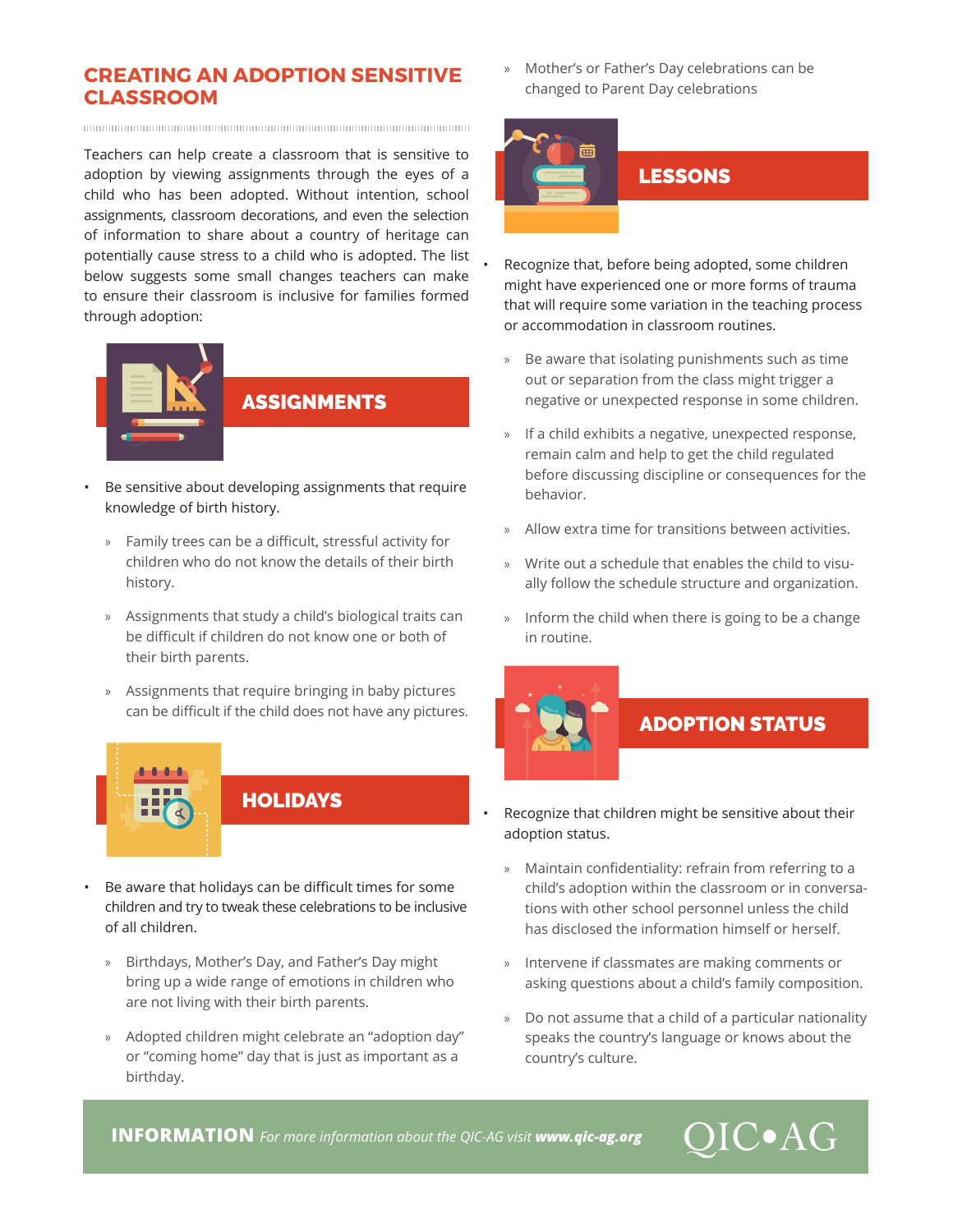The Child Welfare Information Gateway includes a list of Adoption Resources for Teachers [\(https://www.childwelfare.](https://www.childwelfare.gov/topics/adoption/adopt-parenting/school/teachers/) [gov/topics/adoption/adopt-parenting/school/teachers/](https://www.childwelfare.gov/topics/adoption/adopt-parenting/school/teachers/)), including information about possible assignments and additional ideas for creating a sensitive classroom. One "low-touch" suggestion for creating a sensitive classroom is to simply include adoption-sensitive books in your classroom and learning stations; some suggested titles are listed below. Additional ideas for adoption-sensitive books and movies are available on the Center for Adoption Support and Education [\(http://adoptionsupport.org/education](http://adoptionsupport.org/education-resources/for-parents-families/free-resources-links/)[resources/for-parents-families/free-resources-links/\)](http://adoptionsupport.org/education-resources/for-parents-families/free-resources-links/) website.

- − *We're Different, We're the Same* (Sesame Street) by Bobbi Jane Kates (ages 2-6)
- − *How I Was Adopted* (Mulberry Books) by Joanna Cole (ages 4-8)
- − *Lucy's Family Tree* (Tilbury House) by Karen Halvorsen Schreck (ages 8-11)
- − *How It Feels to Be Adopted* (Knopf) by Jill Krementz (ages 12 and older)
- − *Three Little Words: A Memoir* (Atheneum) by Ashley Rhodes-Courter (juvenile)

In some instances, before joining their adoptive family, children might have experienced maltreatment. This maltreatment may have led to trauma that impacts the child's behaviors. Parents can be a great resource for helping teachers understand their child's needs and how small adaptations can be made throughout the day to help their child succeed in school. The list below highlights resources to help teachers manage classroom behavior of children who may be grappling with the after effects of traumatic experiences:

- Department of Education, Training and Employment. (2013). *Calmer classrooms: A guide to working with traumatized children.* Retreived from [http://education.qld.](http://education.qld.gov.au/schools/healthy/pdfs/calmer-classrooms-guide.pdf) [gov.au/schools/healthy/pdfs/calmer-classrooms-guide.pdf](http://education.qld.gov.au/schools/healthy/pdfs/calmer-classrooms-guide.pdf)
- Massachusetts Advocates for Children and Harvard Law School. (n.d.). *Helping traumatized children learn.* Retrieved from [https://traumasensitiveschools.org/](https://traumasensitiveschools.org/ )
- MONARCH: Trauma-Informed Education. (n.d.). *The MONARCH room.* Retrieved from [http://www.monar](http://www.monarchroom-traumainformededucation.com/the-monarch-room.html)[chroom-traumainformededucation.com/the-monarch](http://www.monarchroom-traumainformededucation.com/the-monarch-room.html)[room.html](http://www.monarchroom-traumainformededucation.com/the-monarch-room.html)
- National Child Traumatic Stress Network, U.S. Department of Health and Human Services. (2008). *Child trauma toolkit for educators.* Retrieved from [http://www.](http://www.nctsn.org/resources/audiences/school-personnel/trauma-toolkit) [nctsn.org/resources/audiences/school-personnel/](http://www.nctsn.org/resources/audiences/school-personnel/trauma-toolkit) [trauma-toolkit](http://www.nctsn.org/resources/audiences/school-personnel/trauma-toolkit)



- National Education Association. (2016). *How trauma is changing children's brains.* Retreived from [https://goo.gl/](https://goo.gl/XiMmPq) [XiMmPq](https://goo.gl/XiMmPq)
- National Education Association. (2016). *Teaching children from poverty and trauma.* Retreived from [http://nea.org/](http://nea.org/povertyhandbook) [povertyhandbook](http://nea.org/povertyhandbook)
- National Education Association. (n.d.). *Communities group on trauma-informed classrooms.* Retrieved from [mynea360.org](http://mynea360.org)
- State of Washington, Office of Public Instruction (2009). *The heart of teaching and learning: Compassion, resiliency, and academic success.* Retrieved from [http://k12.wa.us/](http://k12.wa.us/CompassionateSchools/HeartofLearning.aspx) [CompassionateSchools/HeartofLearning.aspx](http://k12.wa.us/CompassionateSchools/HeartofLearning.aspx)



**INFORMATION** *For more information about the QIC-AG visit www.qic-ag.org*